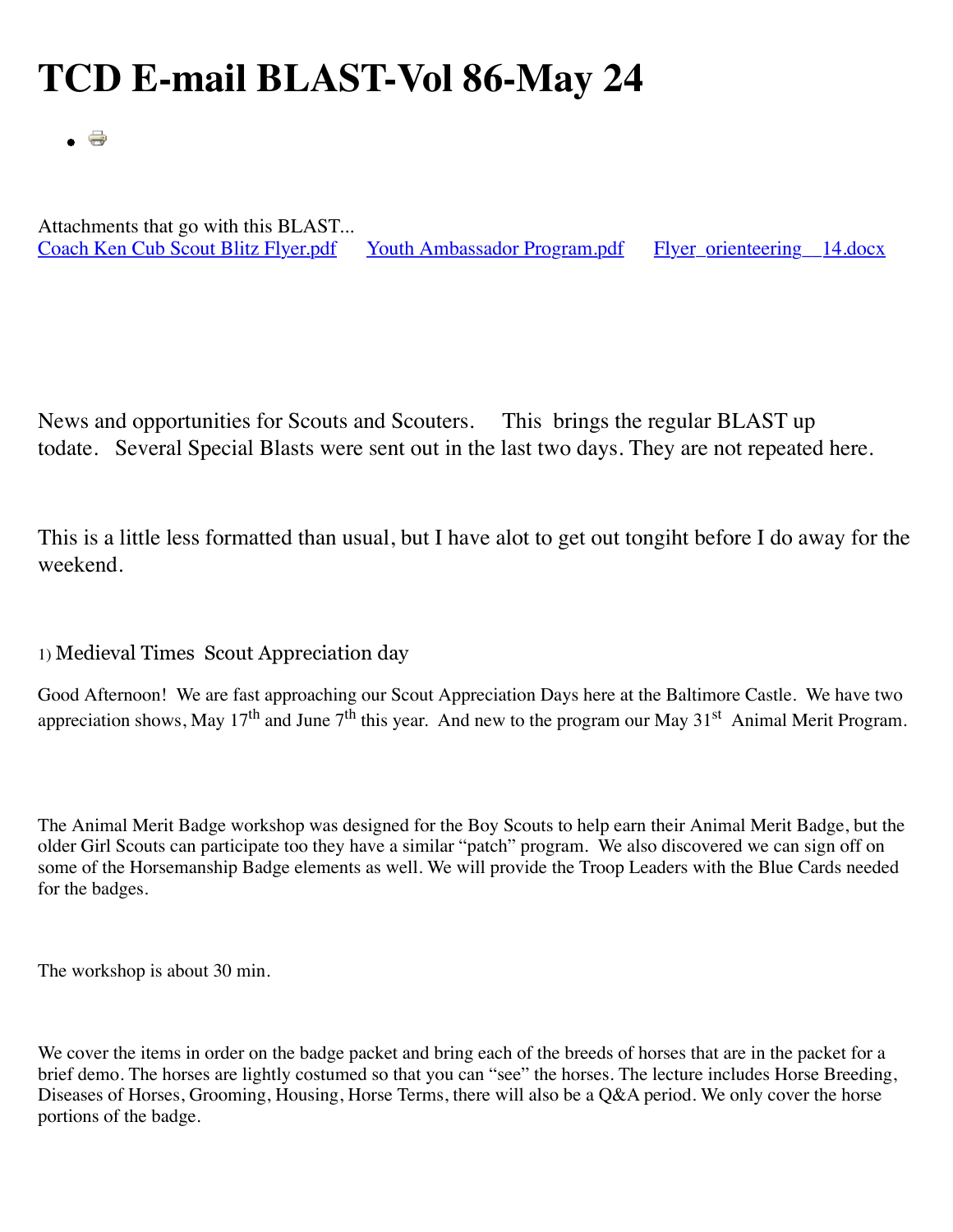Please call Group Sales today if you are interested. There is no minimum group requirement. 443-755-0011 ext 2819.

Thank you! We hope to see you soon!

## **Traci Silveira**

Sales Manager

Medieval Times Dinner & Tournament

7000 Arundel Mills Circle • Hanover • MD • 21076

Phone: (410) 904-7013 • Fax: (443) 755-0033

[Traci.Silveira@medievaltimes.com"](mailto:Traci.Silveira@medievaltimes.com) title="mailto: [Traci.Silveira@medievaltimes.com"](mailto:Traci.Silveira@medievaltimes.com)> [Traci.Silveira@medievaltimes.com](mailto:Traci.Silveira@medievaltimes.com)

## 2) Coach Ken Cub Scout Blitz (see attached)

It is Spring Recruitment time and we want to see how many new Cub Scouts your unit can recruit! Here is a great tool to help you this year. We are rolling out the "Coach Ken's Cub Scout Blitz". This means that every new Cub Scout joining between April 1st and August 1st will be invited to meet Navy Football Head Coach Ken Niumatalolo. If the Cub Scout was recruited by another Cub Scout, that "recruiter" Scout will be invited as well. Please fill out the survey and tell us how you were recruited or how you recruited a new Cub Scout. *[Fill out the survey](http://www.baltimorebsa.org/survey/2014-new-cub-scout-invitation-survey/39572)*

Coach Ken has agreed to be Baltimore Area Council's Honorary Membership Chair and therefore any new Cub Scout joining between those dates will be **invited to a game or scrimmage** in August to meet Coach Ken and the team and take pictures and get autographs.

Here are some things you might not know. Coach Ken and his family are very involved in Scouting and their oldest son is an Eagle Scout. Coach Ken believes that Scouting builds young men of character and the skills learned in Scouting correlate directly with sports. Check out the video of Coach Ken and hear what he has to say about Scouting. *[Click to watch the video](http://youtu.be/lubM1pA1xFw)*

## 3) Youth Ambassador Program

The National Capital Area Council recently initiated a Youth Ambassador Program to help Scouts understand other cultures and experience International Scouting. It's meant to be a continuing program, with activities every quarter of 2014 and in future years if successful.

NCAC created a "scout passport" and a patch. They have offered Scouts in Baltimore a chance to participate too. They have provided 500 passports to the Council and agreed that we can use their already approved patch design to order patches for Baltimore Area Council, as well.Scout registrants BAC participants should purchase their passport and patch at the link below. For a list of activies planned for the current quarter, visit the NACA website here (*www.ncacbsa.org/youthambassadors*) are paying \$10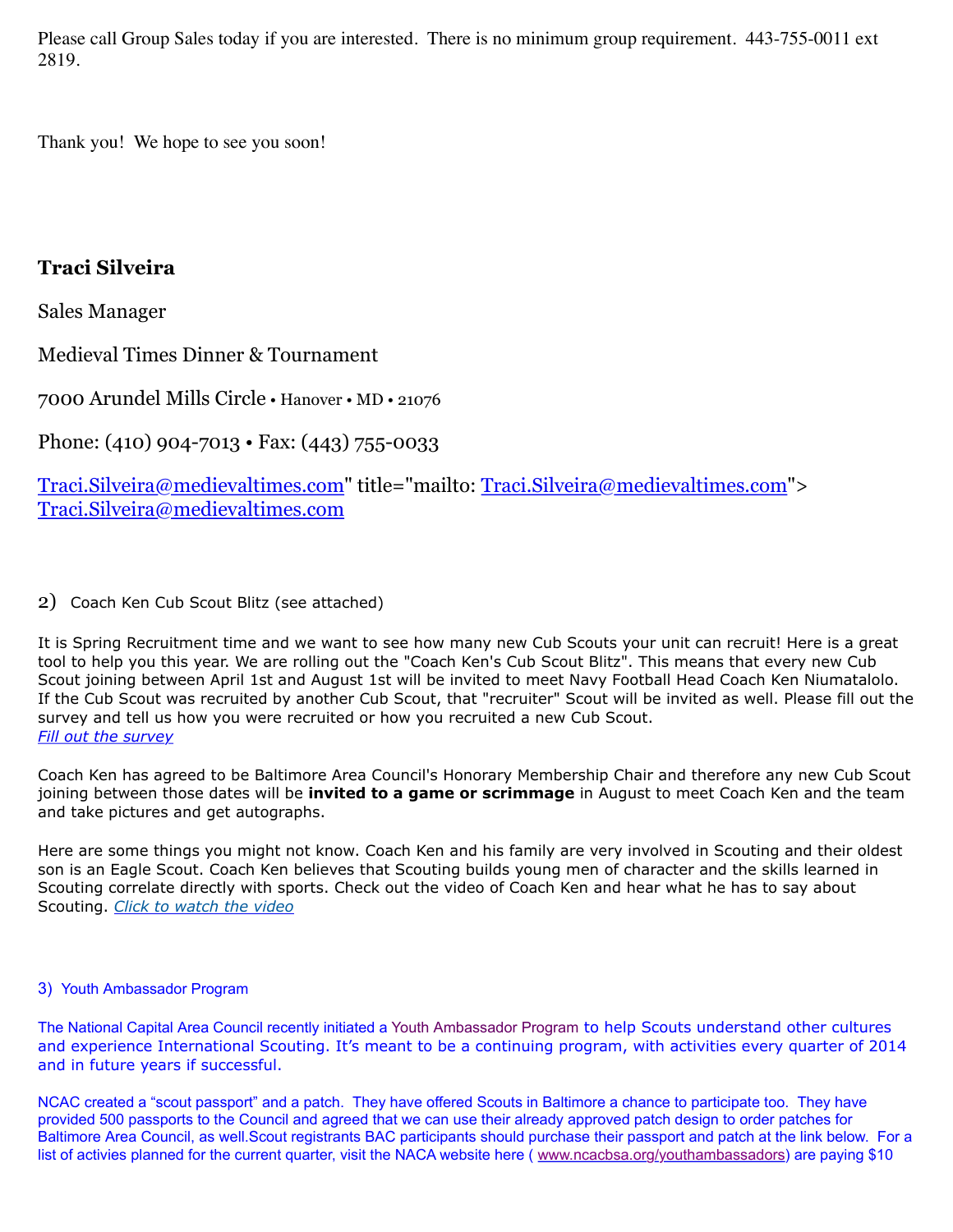for the passport & patch. The funds raised will support international programs in the council.

## **[BAC registrations click here](http://www.baltimorebsa.org/event/youth-ambassador-program/1547073)**

4) Hope to see your troop or crew again at the 38th annual Baltimore Area Council **Maryland Scout Orienteering Day on Sat., Oct. 25** (please mark your calendars!) (See attachments)

5) Charity Softball Game June 1

.

## **5th Annual Lardarius Webb Charity Softball Game**

## **Proceeds Benefit the Lardarius Webb Foundation, The United Way, and the Boy Scouts of America**

Come out and enjoy a Charity Softball game to benefit the youth of Central Maryland. Members of the Baltimore Ravens Offense will take on members of the Defense for this great cause.

**\$15** exclusive rate for members of the Boy Scouts of America (Regularly priced tickets are \$25-\$40)

The \$15 ticket includes access to the pre-game festivities including sponsor booths, vendors, games, and lower level seating to the game. **Tickets will be available at will call the day of the game under the purchaser's name.**

## **Participating Ravens include:**

Lardarius Webb Torrey Smith Joe Flacco Ed Reed Dennis Pitta Jacoby Jones Steve Smith Matt Elam Jimmy Smith

To Register go to <http://www.baltimorebsa.org/event/5th-annual-lardarius-webb-charity-softball-game/1557310>.

6) Invite to first year female Cub Scout leaders

**From:** Joe Azzarello **Sent:** Thursday, May 15, 2014 5:17 PM **To:** Andrew Zilnik; Manuel Fonseca; Joseph Spellman; Taadie Kennedy; Brandon Gething; Brendan Canale; Casey Snyder; James Barton; Jeffrey Griffin; Jenna Welle; Jeremy Robilotta; Patrick Shields; Ronnie McKinney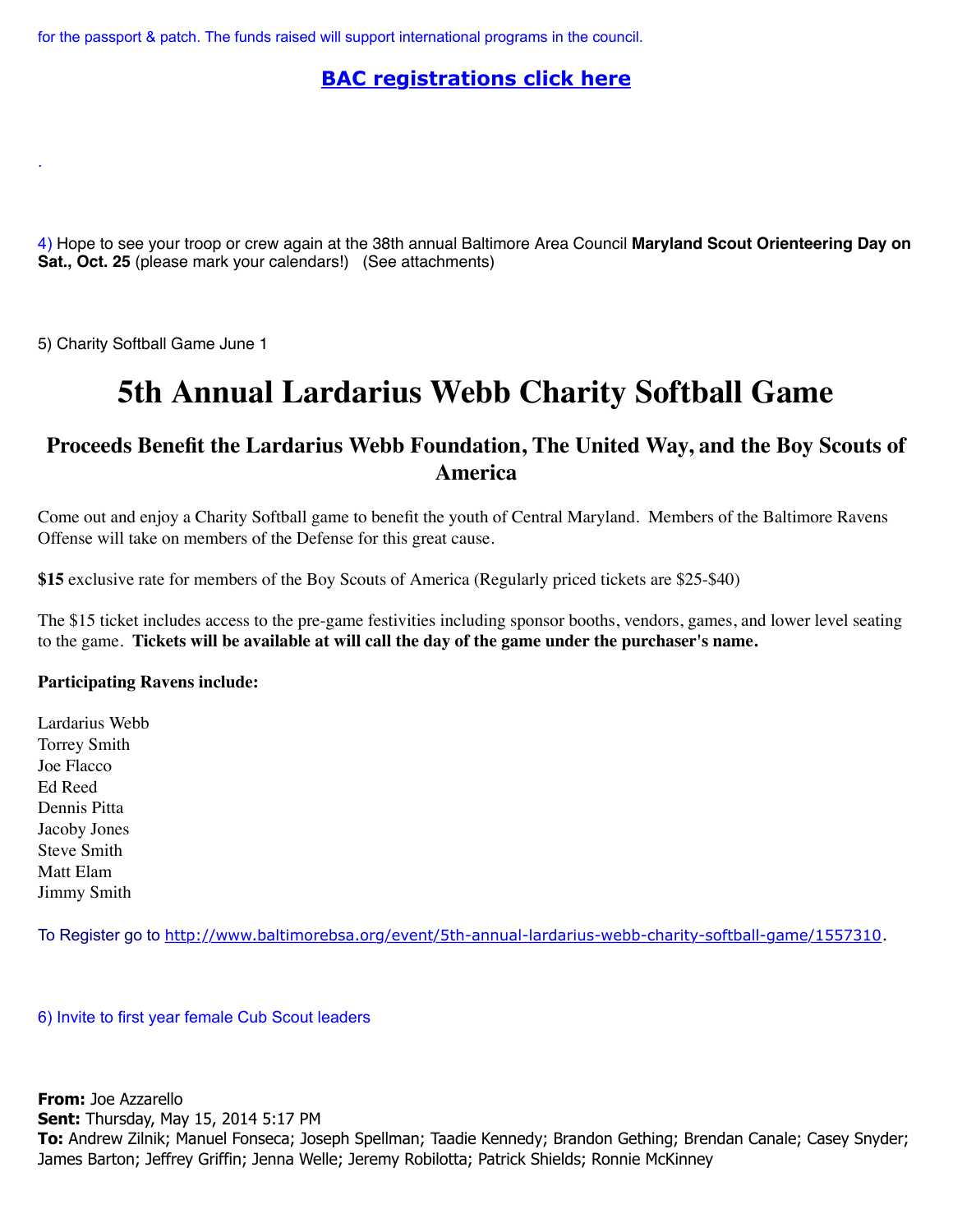**Subject:** RE: USE THIS ONE

#### [CLICK HERE to Register](http://www.baltimorebsa.org/event/first-year-focus-the-power-of-scoutings-female-voice/1557356)

#### **Joe Azzarello**

District Director | Camp Oest Business Manager

**BOY SCOUTS OF AMERICA Baltimore Area Council**

## 7) Popcorn Sasle 2014

> Popcorn season is fast approaching and there are several key dates to keep in mind.

>

> June 1 - Unit sign up due to receive 2% bonus commission

> ([www.baltimorebsa.org\)](outbind://14/www.baltimorebsa.org) June 26- 6-8pm at the Davidsonville Scout Hut

> August 1 - Website opens for online sales August 22 - First Order Due

- > September 4 First popcorn pick up October 17-19 Popcorn returns
- > October 24 Second order due November 1 Kernel's challenge and prize
- > orders due November 6 Second popcorn pick up and final payment due

>

> We will once again be selling Trails End popcorn. The sour cream and onion and microwave crab corn will not be returning, unfortunately they were not big sellers last year.

#### >

> There are several ways to make sure your unit maximizes the amount of commission they can receive; early sign up, attend popcorn seminar, pay on time and increase your sales 3% or 8% over your previous years.

>

<sup>&</sup>gt; Please contact Audrey Burke, The Capitol District Popcorn Kernel if you have any questions at [atburke@comcast.net"](mailto:atburke@comcast.net)> [atburke@comcast.net.](mailto:atburke@comcast.net)